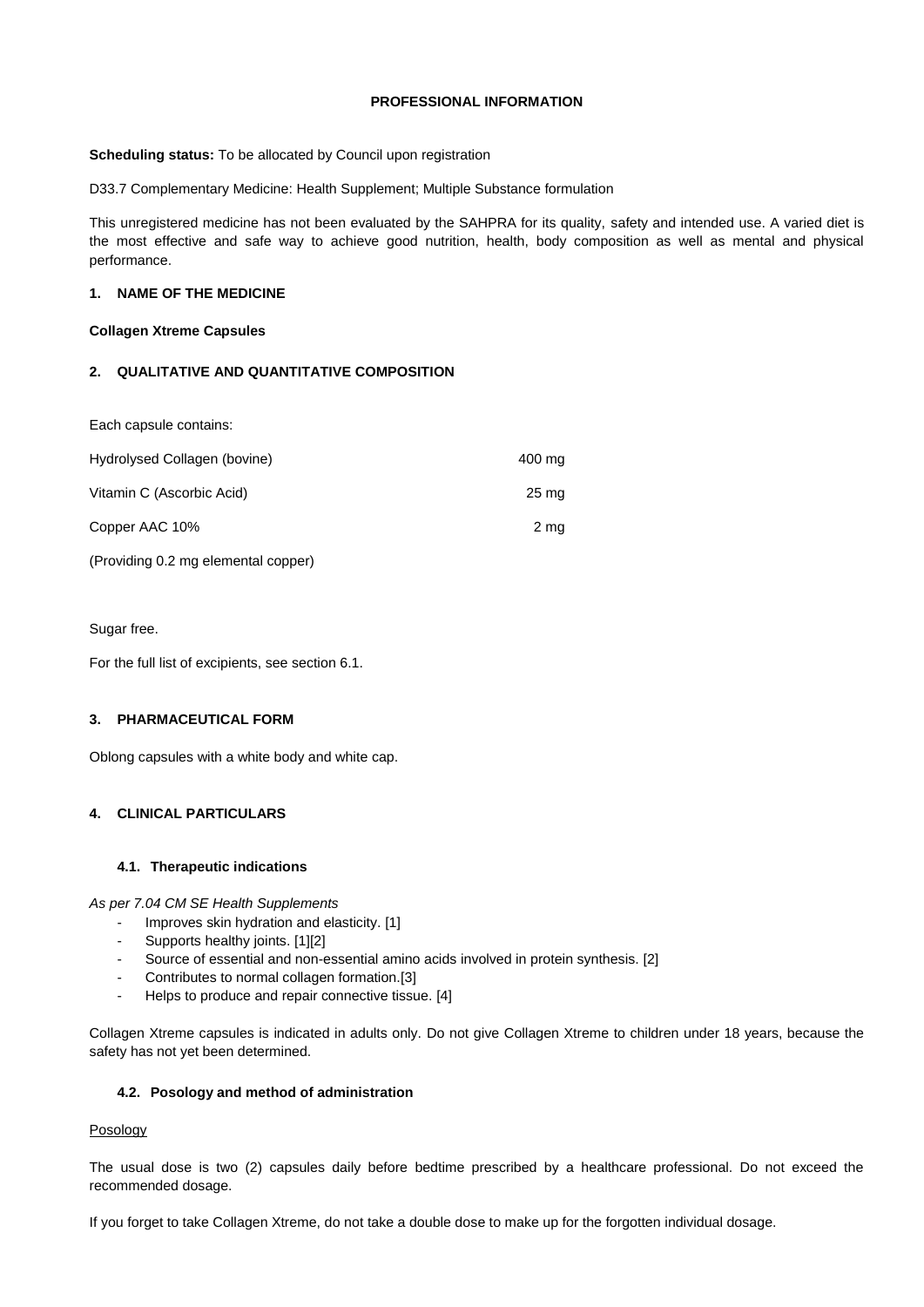### Paediatric population

Collagen Xtreme capsules is indicated in adults only. Do not give Collagen Xtreme to children under 18 years, because the safety has not yet been determined.[2]

### Method of administration

Oral.

# **4.3. Contraindications**

- Known hypersensitivity to any of the ingredients.
- Patients with glucose-6-phospahate dehydrogenase deficiency should not use large dose of ascorbic acid[5]
- Patients with hemochromatosis should not use large dose of ascorbic acid[6]
- Patients with renal disorders should not use large dose of ascorbic acid[6]
- Supplementation should be avoided in patients with severe hepatic dysfunction or cholestasis. [7].

## **4.4. Special warnings and precautions for use**

- Use for at least 5 months to see beneficial effect for joint pain**.**[2]
- Patients with hyperoxaluria should use ascorbic acid with caution[5]
- Ascorbic acid is a strong reducing agent. It can thus interfere with laboratory test involving oxidation and reduction reactions where samples were taken from urine, faeces or plasma. This depends on the dose and method of administration of the ascorbic acid[5]
- Copper supplementation should be used with caution in patients with Wilson's disease (mutation in *ATP7B*).[4]

## **4.5. Interaction with other medicines and other forms of interaction**

- The safety and efficacy of the use of vitamin C and other antioxidants during cancer treatment is controversial. There is a possibility that vitamin C and other antioxidants might protect the tumour cells from the action of the radiation of chemotherapy.[3]
- Vitamin C and other antioxidants may attenuate the increase in high-density lipoprotein levels resulting from combination niacin-simvastatin therapy.[3]
- Large doses of ascorbic acid can result in haemolysis in patients with G6PD deficiency.[5]
- Vitamin C can increase the absorption of iron in iron-deficient states. [5]
- Omeprazole may affect the bioavailability of dietary ascorbic acid. [5]
- Ascorbic acid should not be given during the first month of desferrioxamine treatment, as ascorbic acid may worsen the iron toxicity[5].
- It has not been confirmed, but there have been occasional reports that vitamin C can reduce the activity of warfarin.[5]
- Concomitant use of vitamin C and fluphenazine have been associated with a fall in serum concentrations of fluphenazine and deterioration in behaviour.[5]
- Oral ascorbic acid (500 mg twice daily) can increase plasma concentrations of oestradiol.[5]
- Ascorbic acid may contribute to antioxidant protection by maintaining reduced glutathione. [8]
- Ascorbic acid can react with other redox-active trace metals such as iron and copper. [8]
- Smoking can decrease plasma and leukocyte ascorbate levels.[8]
- Concomitant use of any of the following together with copper can inhibit copper absorption to varying degrees: sucrose/fructose, animal proteins, S-amino acids, histidine and ferrous iron [6]
- High levels of zinc have been reported to adversely influence copper absorption and bioavailability. [6][9]
- High doses of ascorbic acid can influence copper absorption negatively.[7]

## **4.6. Fertility, pregnancy and lactation**

Insufficient data available, avoid use or consult a healthcare professional prior to use. [1][2]

## **4.7. Effects on ability to drive and use machines**

Collagen Xtreme is not expected to have an influence on the ability to drive and use machines. It is not always possible to predict to what extent it may interfere with the daily activities of a patient. Patients should ensure that they do not engage in the above activities until they are aware of the measure to Collagen Xtreme affects them.

#### **4.8. Undesirable effects**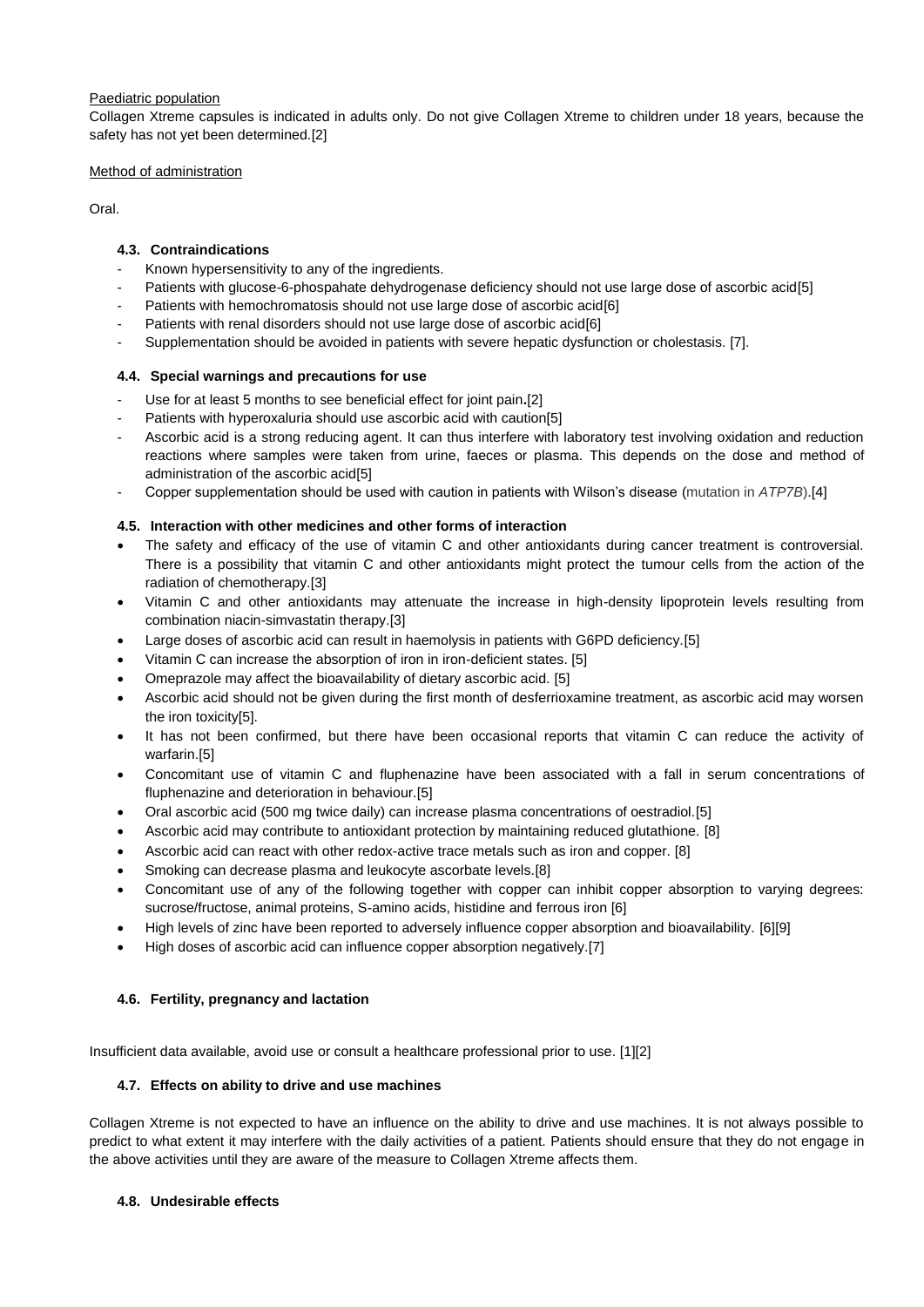Mild skin rash and gastro-intestinal side effects (nausea, dyspepsia, diarrhoea, and flatulence) have been reported, but are rare. [1][2]

The most clearly defined adverse effects at high intakes are acute gastrointestinal intolerance including: abdominal distension, flatulence, diarrhoea and transient colon.[6][8]

Reporting of suspected adverse reactions: Reporting suspected adverse reactions after authorisation of the medicine is important. It allows continued monitoring of the benefit/risk balance of the medicine. Healthcare providers are asked to report any suspected adverse reactions to SAHPRA via the "**6.04 Adverse Drug Reaction Reporting Form**", found online under SAHPRA's publications: https//www.sahpra.org.za/Publications/Index/8

#### **4.9. Overdose**

### **Hydrolysed Collagen**

Up to ten grams of hydrolysed collagen have been safely used for up to 5 months. [1]

#### **Vitamin C**

Vitamin C has low acute toxicity. Even at high intakes, does vitamin C have low toxicity and is not believed to cause serious adverse effects. The most common complaints after excessive use are: diarrhoea, nausea, abdominal cramps, and other gastrointestinal disturbances due to the osmotic effect of unabsorbed vitamin C in the gastrointestinal tract. Large doses may also result in hyperoxaluria and the formation of renal calcium oxalate calculi. Prolonged or excessive use of chewable vitamin C may cause erosion of tooth enamel. [3][5][6]

### **Copper**

High copper intake for prolonged periods of time can result in liver damage (liver cirrhosis and acute liver failure) and gastrointestinal symptoms including, abdominal pain, cramps, nausea, diarrhoea and vomiting.[4][9]

#### **5. PHARMACOLOGICAL PROPERTIES**

## **5.1. Pharmacodynamic properties**

Supplementation with collagen can strengthen bones and by preventing bone loss and improving collagen synthesis. It can also possible play a role in the down-regulation of the expression and activation of matrix metalloproteinases (MMPs), which can have a positive effect on skin wrinkles, elasticity and hydration. [1]

Humans are unable to synthesize vitamin C endogenously, thus it is an essential dietary component. Vitamin C is involved in protein synthesis and is required for the biosynthesis of collagen, L-carnitine and certain neurotransmitters. Furthermore, vitamin C is also an important antioxidant, it plays an important role in immune function and improves the absorption of nonheme iron. [3][6]

Copper is an essential mineral and is a co-factor for several enzymes (cuproenzymes) involved in energy production, iron metabolism, red blood cell production, neuropeptide activation, connective tissue synthesis and neurotransmitter synthesis. Copper is also involved in physiological processes such as, angiogenesis, neurohormone homeostasis, regulation of gene expression, brain development, pigmentation and immune system functioning. [4][6][10]

#### **5.2. Pharmacokinetic properties**

Within 12 hours of ingestion, up to 90% of collagen is absorbed. Following absorption from the intestine, collagen is transported in the blood to other organs (dermis, muscle, liver, kidney and brain). Collagen is excreted via the kidneys. [1]

Vitamin C absorption is dose dependant and regulated by at least one specific active transporter. Cells accumulate vitamin C via a second specific transporter protein. Approximately 70-90% of vitamin C is absorbed at moderate intakes of 30-180 mg/day. At doses of 1g/day or higher, the absorption falls below 50%. Absorption takes place in the small intestine via a sodium-dependant active transport mechanism. Ascorbic acid is reversibly oxidized to dehydroascorbic acid, some is metabolised to ascorbate-2-sulfate (inactive) and oxalic acid, which are excreted in urine. Absorbed and metabolized ascorbic acid is excreted in the urine.[5][3]

Leukocytes, eyes, adrenal glands, pituitary glands and the brain maintain high levels of vitamin C. Extracellular fluids such as plasma, red blood cells and saliva contain relatively low amounts of vitamin C. [3]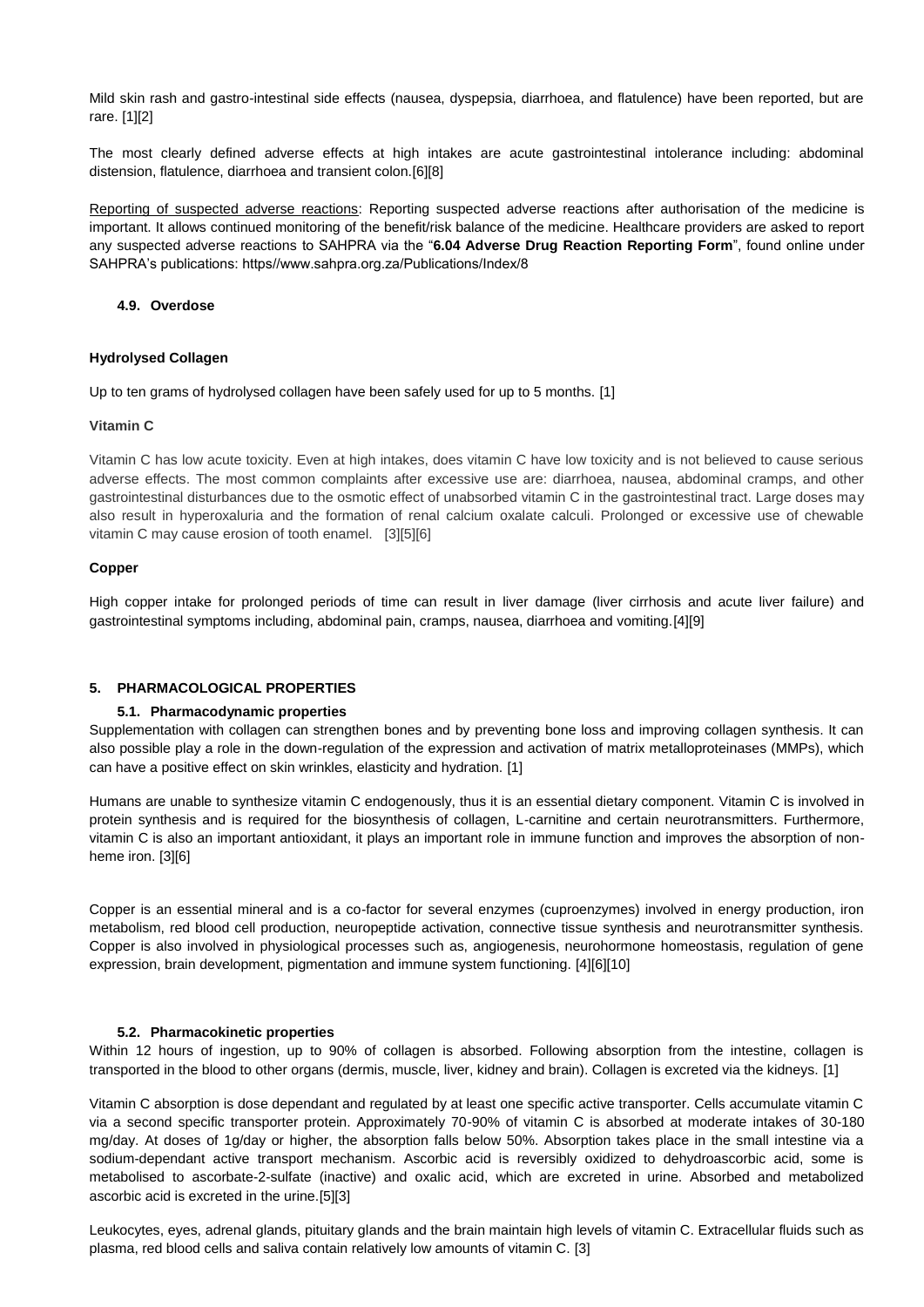Copper is primarily absorbed in the small intestine, with small amounts also absorbed from the stomach. Absorption is by a saturable, active transport mechanism at lower doses. Most of the body's copper is located in the muscle and skeleton. Most copper is excreted in bile and small amounts in urine. The majority of absorbed copper is transported to the liver where it is incorporated into newly synthesised caeruloplasmin, metallothionein or cuproproteins. Copper levels are maintained by means of homeostasis between copper absorbed from the intestine and copper release by the liver into the bile. This homeostasis provides protection from copper deficiency and toxicity.[4][6]

#### **5.3. Preclinical safety data**

There are no other preclinical safety data of relevance to the prescriber which are additional to that already included in other sections.

## **6. PHARMACEUTICAL PARTICULARS**

#### **6.1. List of excipients**

Hard gelatin capsules (bovine) Magnesium stearate Silicon dioxide

#### **6.2. Incompatibilities**

Not applicable

## **6.3. Shelf life**

Plastic containers: 2 years

### **6.4. Special precautions for storage**

Store below 25°C, in a dry place in the original container Protect from heat and moisture. [2]

#### **6.5. Nature and contents of container**

White PET container with a flip top lid containing 60 capsules (white body, white cap) and a silica gel sachet. The container is sealed with a heat induction seal.

#### **6.6. Special precautions for disposal and other handling**

No special requirements.

#### **7. HOLDER OF CERTIFICATE OF REGISTRATION**

California Pharmaceuticals, 179 Edison Crescent, Hennopspark X7, Centurion, 0157

#### **8. REGISTRATION NUMBER(S)**

To be allocated by Council upon registration

#### **9. DATE OF FIRST AUTHORISATION/RENEWAL OF THE AUTHORISATION**

To be allocated by Council upon registration

#### **Bibliography**

- [1] Natural Medicines, "Collagen peptides," 20 February 2021. [Online]. Available: https://naturalmedicines.therapeuticresearch.com/databases/food,-herbssupplements/professional.aspx?productid=1606. [Accessed 13 April 2021].
- [2] Health Canada, "Hydrolyzed Collagen," 15 January 2021. [Online]. Available: http://webprod.hc-sc.gc.ca/nhpidbdipsn/atReq.do?atid=hydrolized.collagen&lang=eng. [Accessed 13 April 2021].
- [3] National Institute of Health, "Vitamin C Fact Sheet for Health Professionals," 27 February 2020. [Online]. Available: https://ods.od.nih.gov/factsheets/VitaminC-HealthProfessional/. [Accessed 22 February 2021].